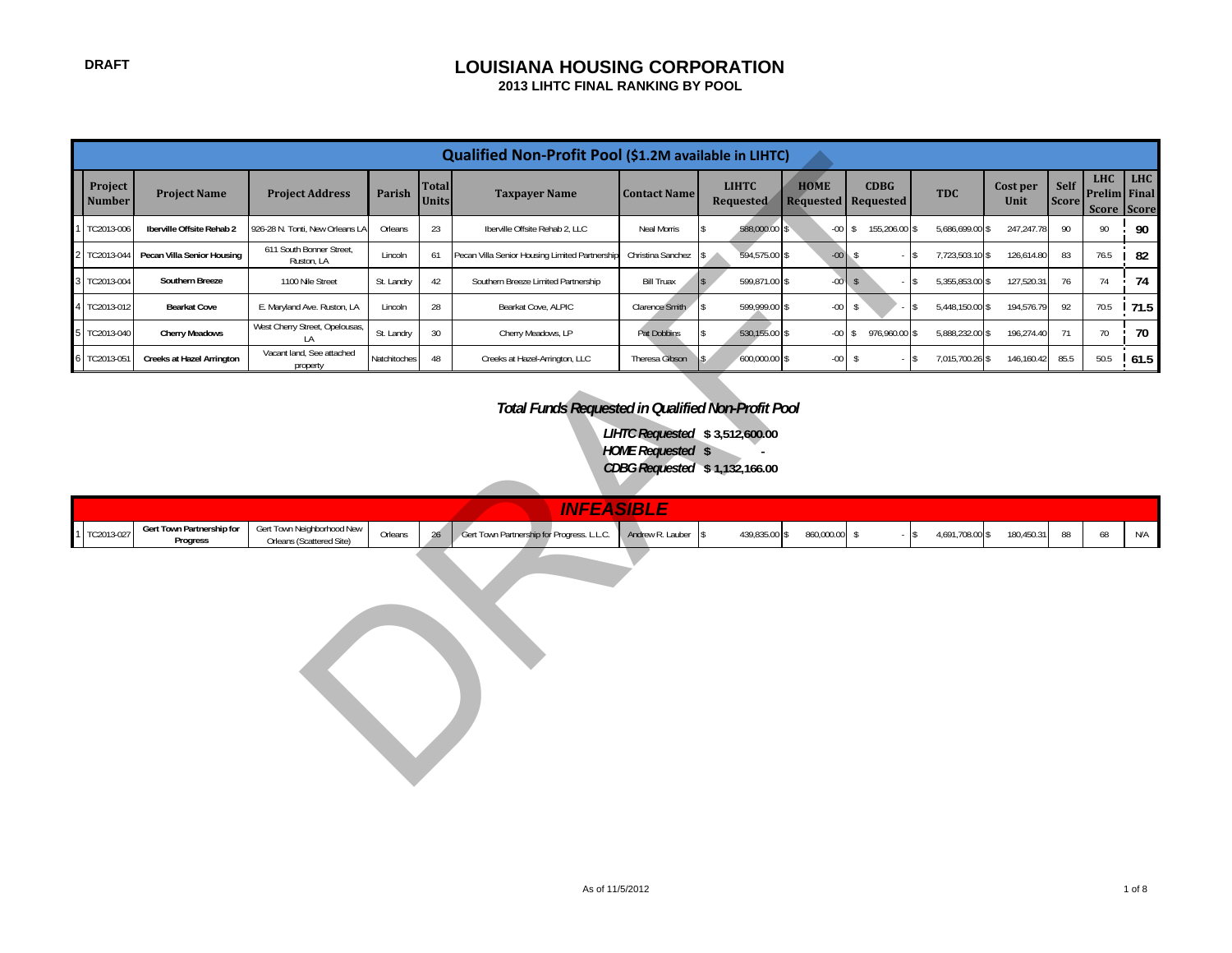#### **DRAFT LOUISIANA HOUSING CORPORATION 2013 LIHTC FINAL RANKING BY POOL**

|                          |                           |                                                      |            |                              | Cong. District 1 General Sub-Pool (\$1,259,884 available in LIHTC)      |                     |                                                                   |                 |                          |                    |                  |                      |                               |                       |
|--------------------------|---------------------------|------------------------------------------------------|------------|------------------------------|-------------------------------------------------------------------------|---------------------|-------------------------------------------------------------------|-----------------|--------------------------|--------------------|------------------|----------------------|-------------------------------|-----------------------|
| Project<br><b>Number</b> | <b>Project Name</b>       | <b>Project Address</b>                               | Parish     | <b>Total</b><br><b>Units</b> | <b>Taxpayer Name</b>                                                    |                     | Contact Name LIHTC Requested HOME Requested                       |                 | <b>CDBG</b><br>Requested | <b>TDC</b>         | Cost per<br>Unit | Self<br><b>Score</b> | <b>LHC</b><br>Prelim<br>Score | LHC<br>Final<br>Score |
| TC2013-043               | <b>Terrace of Hammond</b> | 1203 Martin Luther King Avenue, Hammond              | Tangipahoa | 80                           | Terrace of Hammond, Limited<br>Partnership                              | Arby Smith          | 600,000.00 \$                                                     | 500,000.00 \$   |                          | $$7,235,842.00$ \$ | 90,448.03        | 95                   | 87.5                          | 94.5                  |
| TC2013-022               | <b>Cherry Point</b>       | N. Cherry St near the intersection of University Dr. | Tangipahoa | 27                           | Cherry Point, ALPIC                                                     | James Freeman       | 579,999.00 \$                                                     |                 | $-00$ \$                 | $$5,291,450.00$ \$ | 195,979.63       | 99                   | 82                            | 92                    |
| TC2013-026               | GCHP-Hammond, L.L.C.      | 1200 Phoenix Square Drive Hammond, LA                | Tangipahoa | 39                           | GCHP-Hammond, L.L.C.                                                    | Andrew R. Lauber \$ | 600,000.00 \$                                                     | 1,000,000.00    | $\mathbb{S}$             | $$7,109,502.00$ \$ | 182,294.92       | 100                  | 63                            | 74                    |
|                          |                           |                                                      |            |                              | Total Funds Requested in the District 1 General Pool \$                 |                     | 1,779,999.00 \$                                                   | 1,500,000.00 \$ |                          |                    |                  |                      |                               |                       |
|                          |                           |                                                      |            |                              | Cong. District 1 RD Rural Rehab Sub-Pool (\$314,971 available in LIHTC) |                     |                                                                   |                 |                          |                    |                  |                      |                               |                       |
| Project<br><b>Number</b> | <b>Project Name</b>       | <b>Project Address</b>                               | Parish     | <b>Total</b><br><b>Units</b> | <b>Taxpayer Name</b>                                                    |                     | Contact Name LIHTC Requested HOME Requested                       |                 | <b>CDBG</b><br>Requested | <b>TDC</b>         | Cost per<br>Unit | Self<br><b>Score</b> | <b>LHC</b><br>Prelim<br>Score | LHC<br>Final<br>Score |
|                          |                           |                                                      |            |                              | No applications                                                         |                     |                                                                   |                 |                          |                    |                  |                      |                               |                       |
|                          |                           |                                                      |            |                              | Total Funds Requested in Congressional District 1                       | CDBG Requested \$   | LIHTC Requested \$ 1,779,999.00<br>HOME Requested \$ 1,500,000.00 |                 |                          |                    |                  |                      |                               |                       |

|                          |                     |                        |        |                              | Cong. District 1 RD Rural Rehab Sub-Pool (\$314,971 available in LIHTC) |                                                    |                                 |            |                  |                            |                                       |                     |
|--------------------------|---------------------|------------------------|--------|------------------------------|-------------------------------------------------------------------------|----------------------------------------------------|---------------------------------|------------|------------------|----------------------------|---------------------------------------|---------------------|
| Project<br><b>Number</b> | <b>Project Name</b> | <b>Project Address</b> | Parish | <b>Total</b><br><b>Units</b> | <b>Taxpayer Name</b>                                                    | <b>Contact Name LIHTC Requested HOME Requested</b> | <b>CDBG</b><br><b>Requested</b> | <b>TDC</b> | Cost per<br>Unit | Self <sub>b</sub><br>Score | <b>LHC</b><br>Prelim   Final<br>Score | <b>LHC</b><br>Score |
|                          |                     |                        |        |                              | No applications                                                         |                                                    |                                 |            |                  |                            |                                       |                     |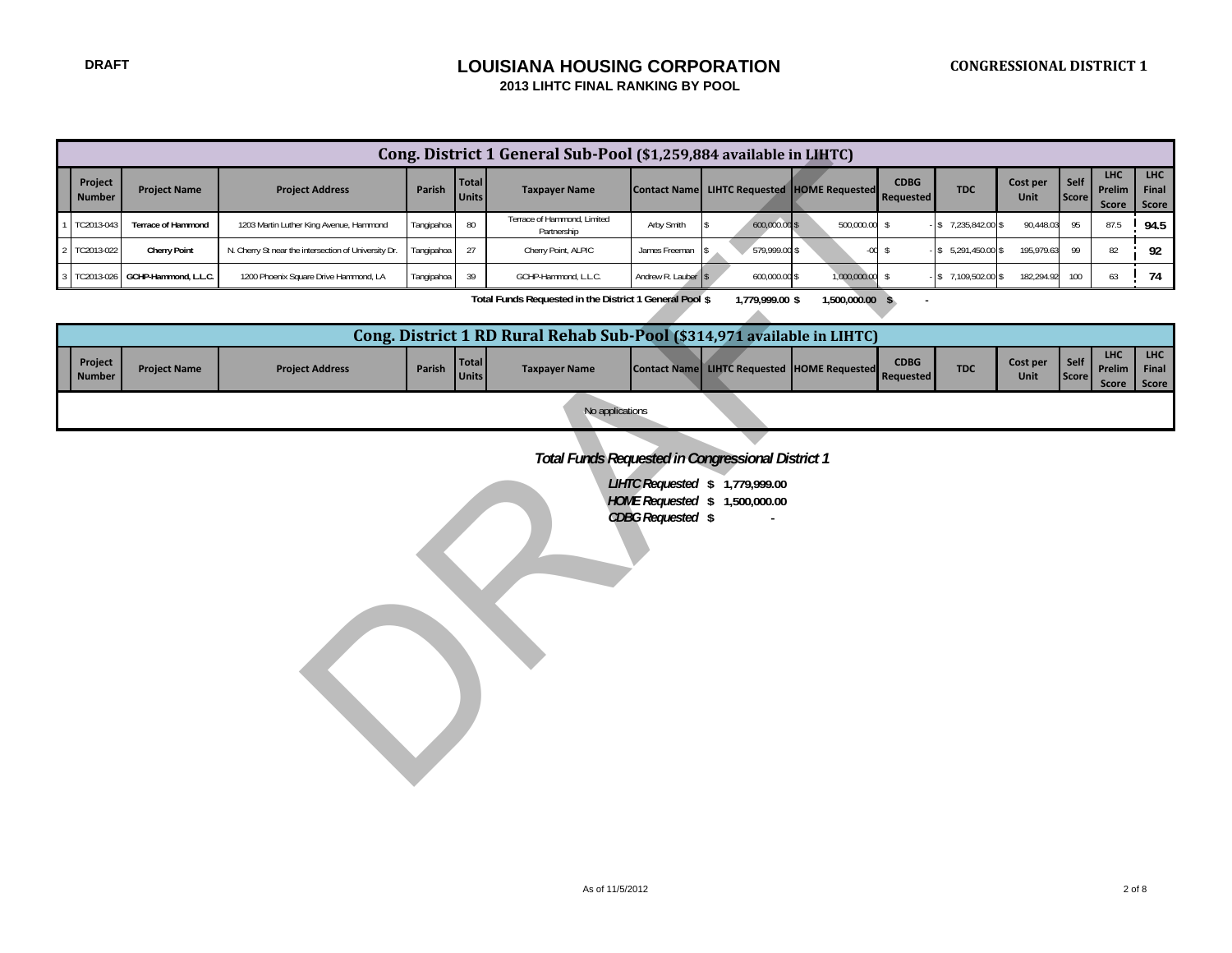|                          |                             |                                           |               |                              | Cong. District 2 General Sub-Pool (\$1,259,884 available in LIHTC)      |                          |                                                                  |                                 |                                 |                                 |                  |                      |                                      |                              |
|--------------------------|-----------------------------|-------------------------------------------|---------------|------------------------------|-------------------------------------------------------------------------|--------------------------|------------------------------------------------------------------|---------------------------------|---------------------------------|---------------------------------|------------------|----------------------|--------------------------------------|------------------------------|
| Project<br><b>Number</b> | <b>Project Name</b>         | <b>Project Address</b>                    | <b>Parish</b> | <b>Total</b><br><b>Units</b> | <b>Taxpayer Name</b>                                                    |                          | Contact Name   LIHTC Requested                                   | <b>HOME</b><br><b>Requested</b> | <b>CDBG</b><br>Requested        | <b>TDC</b>                      | Cost per<br>Unit | Self<br><b>Score</b> | <b>LHC</b><br>Prelim<br>Score        | <b>LHC</b><br>Final<br>Score |
| TC2013-005               | Iberville Offsite Rehab 1   | 2215-17 St. Philip St. New<br>Orleans     | Orleans       | 23                           | Iberville Offsite Rehab 1, LLC                                          | Neal Morris              | 588,000.00 \$                                                    | $-00$ \$                        | 155,206.00                      | 5,686,699.00 \$<br>S            | 247,247.78       | 100                  | 100                                  | 100                          |
| TC2013-021               | Roman-Bienville Homes       | 201-225 N. Roman St., etal                | Orleans       | 31                           | Roman-Bienville Homes, LLC.                                             | James E. Neville         | 600,000.00 \$                                                    | $-00$                           |                                 | 450,000.00 \$ 5,609,000.00 \$   | 180,935.48       | 102                  | 89                                   | 90                           |
| TC2013-038               | Iberville Onsite Phase II   | 1520 Bienville Street, New<br>Orleans, LA | Orleans       | 75                           | On Iberville Phase II. LLC                                              | Chris Clement            | 600,000.00 \$                                                    | $-00S$                          |                                 | 1,000,000.00 \$17,744,251.62 \$ | 236,590.02       | 90                   | 80                                   | 89                           |
| TC2013-028               | Casablanca Homes            | Scotsdale Drive; Harvey, LA               | Jefferson     | 32                           | Casablanca Homes, LP                                                    | <b>Stuart Rose</b>       | 571,500.00 \$                                                    | $-00 -$                         | $\mathsf{s}$                    | 5,858,243.00 \$                 | 183,070.09       | 86                   | 72                                   | 77                           |
| TC2013-046               | <b>Cornerstone Homes II</b> | 2616 S. Claiborne Avenue, New<br>Orleans  | Orleans       | 38                           | Cornerstone Homes II 2012. A Louisiana<br>Limited Partnership           | Jonah Dowling            | 595,820.00 \$                                                    | $-00$                           | s.                              | $$5,495,000.00$ \$              | 144,605.26       | 81.5                 | 50.5                                 | 50.5                         |
|                          |                             |                                           |               |                              | Total Funds Requested in District 2 General Sub-Pool \$                 |                          | 2,955,320.00 \$                                                  |                                 | $-00$ \$1,605,206.00            |                                 |                  |                      |                                      |                              |
|                          |                             |                                           |               |                              | Cong. District 2 RD Rural Rehab Sub-Pool (\$314,971 available in LIHTC) |                          |                                                                  |                                 |                                 |                                 |                  |                      |                                      |                              |
| Project<br><b>Number</b> | <b>Project Name</b>         | <b>Project Address</b>                    | <b>Parish</b> | <b>Total</b><br><b>Units</b> | <b>Taxpayer Name</b>                                                    | <b>Contact Name</b>      | <b>LIHTC Requested</b>                                           | <b>HOME</b><br><b>Requested</b> | <b>CDBG</b><br><b>Requested</b> | <b>TDC</b>                      | Cost per<br>Unit | Self<br><b>Score</b> | <b>LHC</b><br>Prelim<br><b>Score</b> | LHC<br>Final<br>Score        |
|                          |                             |                                           |               |                              | No applications                                                         |                          |                                                                  |                                 |                                 |                                 |                  |                      |                                      |                              |
|                          |                             |                                           |               |                              | <b>Total Funds Requested in Congressional District 2</b>                |                          |                                                                  |                                 |                                 |                                 |                  |                      |                                      |                              |
|                          |                             |                                           |               |                              |                                                                         | <b>HOME</b> Requested \$ | LIHTC Requested \$ 2,955,320.00<br>CDBG Requested \$1,605,206.00 |                                 |                                 |                                 |                  |                      |                                      |                              |
|                          |                             |                                           |               |                              |                                                                         | <b>INFEASIBLE</b>        |                                                                  |                                 |                                 |                                 |                  |                      |                                      |                              |
| TC2013-037               | The Magnolias               | Enterprise at Belleview,<br>Plaquemine    | Iberville     | 144                          | Plaquemine Housing I, LLC                                               | Clark Colvin             | 498,945.00 \$                                                    | $-00$                           | \$                              | $$14,339,947.00$ \\$            | 99,582.97        | 78                   | 74.5                                 | N/A                          |
| TC2013-045               | Jackson's Landing South     | 3400 Garden Oaks Drive, New<br>Orleans    | Orleans       | 152                          | Garden Oaks Apartments, LLC                                             | David Birdsong           | 600,000.00 \$                                                    | $-00$ \$                        |                                 | 1,000,000.00 \$19,636,058.00 \$ | 129,184.59       | 96                   | 78                                   | N/A                          |
|                          |                             |                                           |               |                              |                                                                         |                          |                                                                  |                                 |                                 |                                 |                  |                      |                                      |                              |

|                   |                     |                        |                     |              | Cong. District 2 RD Rural Rehab Sub-Pool (\$314,971 available in LIHTC) |                                     |                                 |                          |            |                  |                 |                                                    |     |
|-------------------|---------------------|------------------------|---------------------|--------------|-------------------------------------------------------------------------|-------------------------------------|---------------------------------|--------------------------|------------|------------------|-----------------|----------------------------------------------------|-----|
| Project<br>Number | <b>Project Name</b> | <b>Project Address</b> | <b>Parish Units</b> | <b>Total</b> | <b>Taxpayer Name</b>                                                    | <b>Contact Name LIHTC Requested</b> | <b>HOME</b><br><b>Requested</b> | <b>CDBG</b><br>Requested | <b>TDC</b> | Cost per<br>Unit | Self  <br>Score | <b>LHC</b><br><b>Prelim Final</b><br>Score   Score | LHC |
|                   |                     |                        |                     |              | No applications                                                         |                                     |                                 |                          |            |                  |                 |                                                    |     |

|              | <b>VNFEASIBLE</b>                    |                                        |           |     |                             |                |               |         |  |                                 |            |    |    |     |
|--------------|--------------------------------------|----------------------------------------|-----------|-----|-----------------------------|----------------|---------------|---------|--|---------------------------------|------------|----|----|-----|
| 1 TC2013-037 | The Magnolias                        | Enterprise at Belleview,<br>Plaguemine | Iberville | 144 | Plaquemine Housing I, LLC   | Clark Colvin   | 498,945.00 \$ | -00     |  | $-$ \$ 14,339,947.00 \$         | 99.582.97  | 78 | 71 | N/A |
|              | 2 TC2013-045 Jackson's Landing South | 3400 Garden Oaks Drive, New<br>Orleans | Orleans   |     | Garden Oaks Apartments, LLC | David Birdsong | 600,000.00 \$ | $-00$ : |  | 1,000,000.00 \$19,636,058.00 \$ | 129.184.59 |    |    | N/A |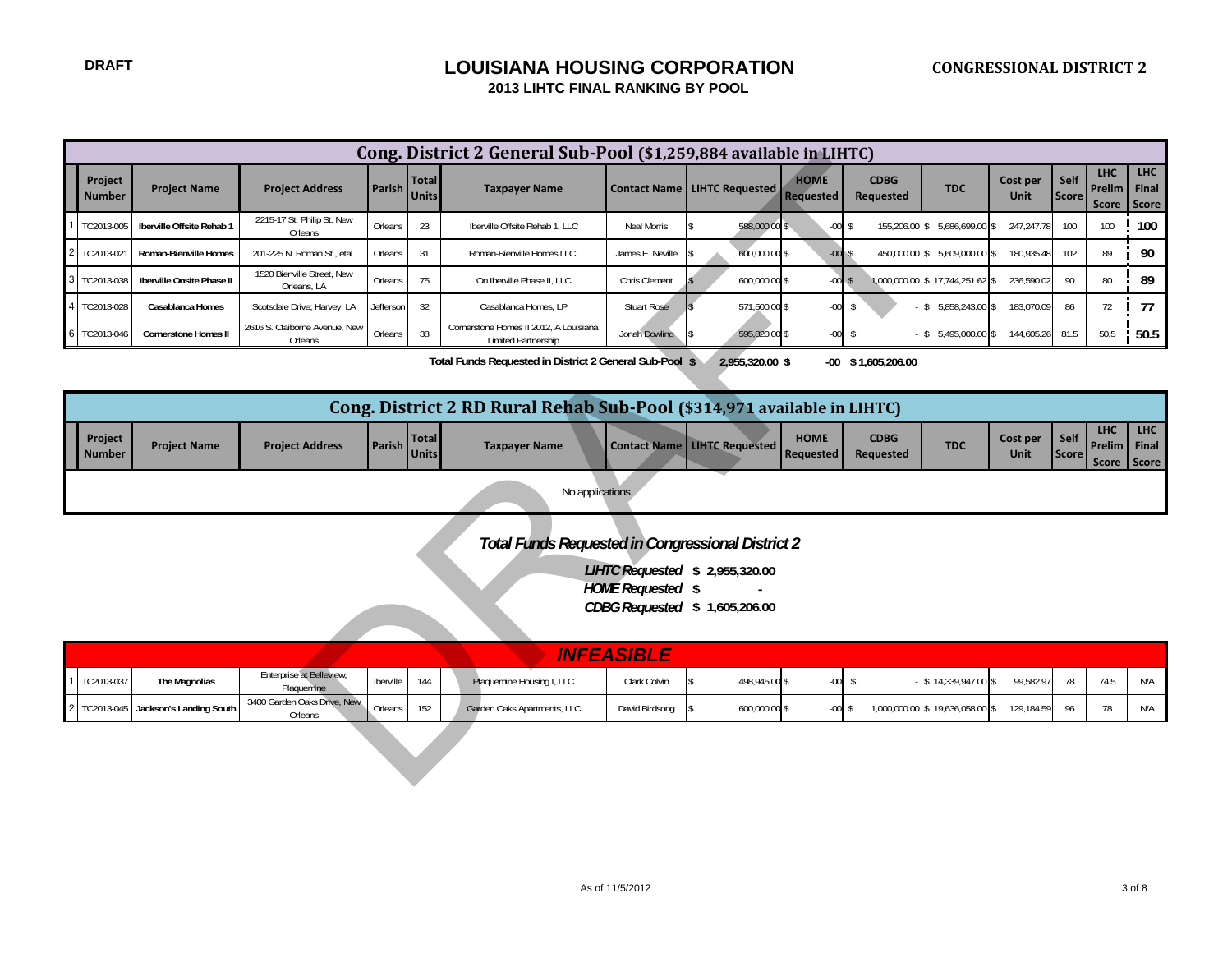## **DRAFT DRAFT DRAFT DRAFT DESCRIPTION 2013 LIHTC FINAL RANKING BY POOL**

|                          |                                                                                                                                                                                                                                                        |                                                  |                 |                       | Cong. District 3 General Sub-Pool (\$1,259,884 available)      |                       |                                       |                                 |                          |                           |                         |               |                                      |                              |
|--------------------------|--------------------------------------------------------------------------------------------------------------------------------------------------------------------------------------------------------------------------------------------------------|--------------------------------------------------|-----------------|-----------------------|----------------------------------------------------------------|-----------------------|---------------------------------------|---------------------------------|--------------------------|---------------------------|-------------------------|---------------|--------------------------------------|------------------------------|
| Project<br><b>Number</b> | <b>Project Name</b>                                                                                                                                                                                                                                    | <b>Project Address</b>                           | Parish          | Total<br><b>Units</b> | <b>Taxpayer Name</b>                                           |                       | <b>Contact Name   LIHTC Requested</b> | <b>HOME</b><br><b>Requested</b> | <b>CDBG</b><br>Requested | <b>TDC</b>                | Cost per<br>Unit        | Self<br>Score | <b>LHC</b><br>Prelim<br>Score        | <b>LHC</b><br>Final<br>Score |
| TC2013-018               | Garden Park                                                                                                                                                                                                                                            | 800 Agnes Dr., Breaux Bridge                     | St. Martin      | 25                    | Garden Park Limited Partnership                                | Greg Gachassin        | 524,214.00                            | $-00$                           | $\sqrt[6]{5}$            | 4,899,677.00              | 195,987.08<br>\$        | 114           | 92                                   | 92                           |
| TC2013-041               | <b>Somerset Apartments</b>                                                                                                                                                                                                                             | 408 Iberia Street, Youngsville                   | Lafayette       | 47                    | Youngsville II Housing, LLLP                                   | David Morrow          | 496,618.00 \$                         | $-00$                           | $\sqrt{5}$               | 5,388,219.00 \$           | 114,642.96              | 83            | 70                                   | 82                           |
| TC2013-025               | <b>Laurel Oak Apartments</b>                                                                                                                                                                                                                           | 4005 E. Old Spanish Trail, New<br>Iberia         | Iberia          | 60                    | Laurel Oak Apartments, LP                                      | Andrew Murray         | 600,000.00 \$                         | 980,412.00                      | $\sqrt{5}$               | 7,304,989.57 \$           | 121,749.83              | 82.5          | 72                                   | 82                           |
| TC2013-036               | Villas at Angel Point Phase                                                                                                                                                                                                                            | 203 Patterson Street, Lafayette,<br>LA           | Lafayette       | 36                    | Angel Point Limited Partnership II, L.P.                       | John Ford             | 600,000.00 \$                         | 400,000.00                      | \$                       | 6,603,629.00 \$           | 183,434.14              | 79            | 72                                   | 78                           |
| TC2013-019               | <b>Cyrus Homes</b>                                                                                                                                                                                                                                     | 939 McKinley Street, Jennings,<br>LA             | Jefferson Davis | 32                    | Cyrus Homes, LP                                                | Larry Hoss            | 600,000.00 \$                         | 400,000.00                      | $\sqrt{2}$               | 6,144,011.00 \$           | 192,000.34              | 78            | 77                                   | 77                           |
| TC2013-050               | Madeline Cove Homes                                                                                                                                                                                                                                    | Bailey Drive at Madeline Avenue<br>Lafayette, LA | Lafayette       | 34                    | Madeline Cove Homes I, Limited<br>Partnership                  | Michael R. Peralta \$ | 600,000.00 \$                         | $-00-$                          | $\sqrt{2}$               | 6,400,269.00 \$<br>$-$ \$ | 188,243.21              | 76            | 48.5                                 | 62.5                         |
|                          |                                                                                                                                                                                                                                                        |                                                  |                 |                       | Total Funds Requested in District 3 General Sub-Pool \$        |                       | 3,420,832.00 \$                       | 1,780,412.00 \$                 |                          |                           |                         |               |                                      |                              |
|                          |                                                                                                                                                                                                                                                        |                                                  |                 |                       |                                                                |                       |                                       |                                 |                          |                           |                         |               |                                      |                              |
|                          |                                                                                                                                                                                                                                                        |                                                  |                 |                       | Cong. District 3 RD Rural Rehab Sub-Pool (\$314,971 available) |                       |                                       |                                 |                          |                           |                         |               |                                      |                              |
| Project<br><b>Number</b> | <b>Project Name</b>                                                                                                                                                                                                                                    | <b>Project Address</b>                           | Parish          | Total<br><b>Units</b> | <b>Taxpayer Name</b>                                           | <b>Contact Name</b>   | <b>LIHTC Requested</b>                | <b>HOME</b><br>Requested        | <b>CDBG</b><br>Requested | <b>TDC</b>                | Cost per<br><b>Unit</b> | Self<br>Score | <b>LHC</b><br>Prelim<br><b>Score</b> | <b>LHC</b><br>Final<br>Score |
| TC2013-014               | <b>Churchill Apartments</b>                                                                                                                                                                                                                            | 109 Darbonne Street, Church<br>Point, LA         | Acadia          | 31                    | Church Point Housing, L.P.                                     | Herbert J. Peterson S | 221,024.00 \$                         | $-00$                           | $\sqrt{2}$               | 2,508,908.90              | 80,932.55               | 72.5          | 69.5                                 | 71.5                         |
| TC2013-007               | <b>Park Place Apartments</b>                                                                                                                                                                                                                           | 400 Park Place Drive, DeQuincy<br>La             | Calcasieu       | 32                    | DeQuincy Affordable Housing, ALPIC                             | Kerry Banks           | 285,760.00 \$                         | $-00$                           | $\sqrt[6]{5}$            | 3,269,707.00 \$           | 102,178.34              | 78            | 71                                   | 71                           |
| TC2013-001               | <b>Evangeline Place</b><br>Apartments                                                                                                                                                                                                                  | 809 8th Street, Lake Arthur                      | Jefferson Davis | 32                    | Evangeline Housing 2012, L.P.                                  | Murray A. Calhoun \$  | 300,000.00 \$                         | $-00$                           | $\sqrt{2}$               | 3,216,889.00 \$           | 100,527.78              | 83            | 57                                   | 65                           |
|                          |                                                                                                                                                                                                                                                        |                                                  |                 |                       |                                                                |                       |                                       |                                 |                          |                           |                         |               |                                      |                              |
|                          | Total Funds Requested in District 3 RD Rural Rehab Sub-Pool<br>$\mathbf{s}$<br>806,784.00 \$<br>$-00$ \$<br>Total Funds Requested in Congressional District 3<br>LIHTC Requested \$4,227,616.00<br>HOME Requested \$ 1,780,412.00<br>CDBG Requested \$ |                                                  |                 |                       |                                                                |                       |                                       |                                 |                          |                           |                         |               |                                      |                              |

|                          |                                       |                                          |                 |                              | Cong. District 3 RD Rural Rehab Sub-Pool (\$314,971 available) |                       |                                     |                          |                                 |                 |                  |                      |                                      |                                     |
|--------------------------|---------------------------------------|------------------------------------------|-----------------|------------------------------|----------------------------------------------------------------|-----------------------|-------------------------------------|--------------------------|---------------------------------|-----------------|------------------|----------------------|--------------------------------------|-------------------------------------|
| Project<br><b>Number</b> | <b>Project Name</b>                   | <b>Project Address</b>                   | <b>Parish</b>   | <b>Total</b><br><b>Units</b> | <b>Taxpayer Name</b>                                           |                       | <b>Contact Name LIHTC Requested</b> | <b>HOME</b><br>Requested | <b>CDBG</b><br><b>Requested</b> | <b>TDC</b>      | Cost per<br>Unit | Self<br><b>Score</b> | <b>LHC</b><br><b>Prelim</b><br>Score | <b>LHC</b><br><b>Final</b><br>Score |
| 1 TC2013-014             | <b>Churchill Apartments</b>           | 109 Darbonne Street, Church<br>Point, LA | Acadia          | 31                           | Church Point Housing, L.P.                                     | Herbert J. Peterson S | 221.024.00 \$                       | $-001$                   |                                 | 2.508.908.90 \$ | 80.932.55        | 72.5                 | 69.5                                 | 71.5                                |
| 2 TC2013-007             | <b>Park Place Apartments</b>          | 400 Park Place Drive, DeQuincy,          | Calcasieu       | 32 <sup>7</sup>              | DeQuincy Affordable Housing, ALPIC                             | Kerry Banks           | 285,760.00 \$                       | $-001$                   |                                 | 3,269,707.00 \$ | 102.178.34       |                      |                                      |                                     |
| 3 TC2013-001             | <b>Evangeline Place</b><br>Apartments | 809 8th Street, Lake Arthur              | Jefferson Davis | 32 <sup>°</sup>              | Evangeline Housing 2012, L.P.                                  | Murray A. Calhoun \$  | 300,000.00 \$                       | $-00$                    |                                 | 3,216,889.00 \$ | 100,527.78       | 83                   |                                      | 65                                  |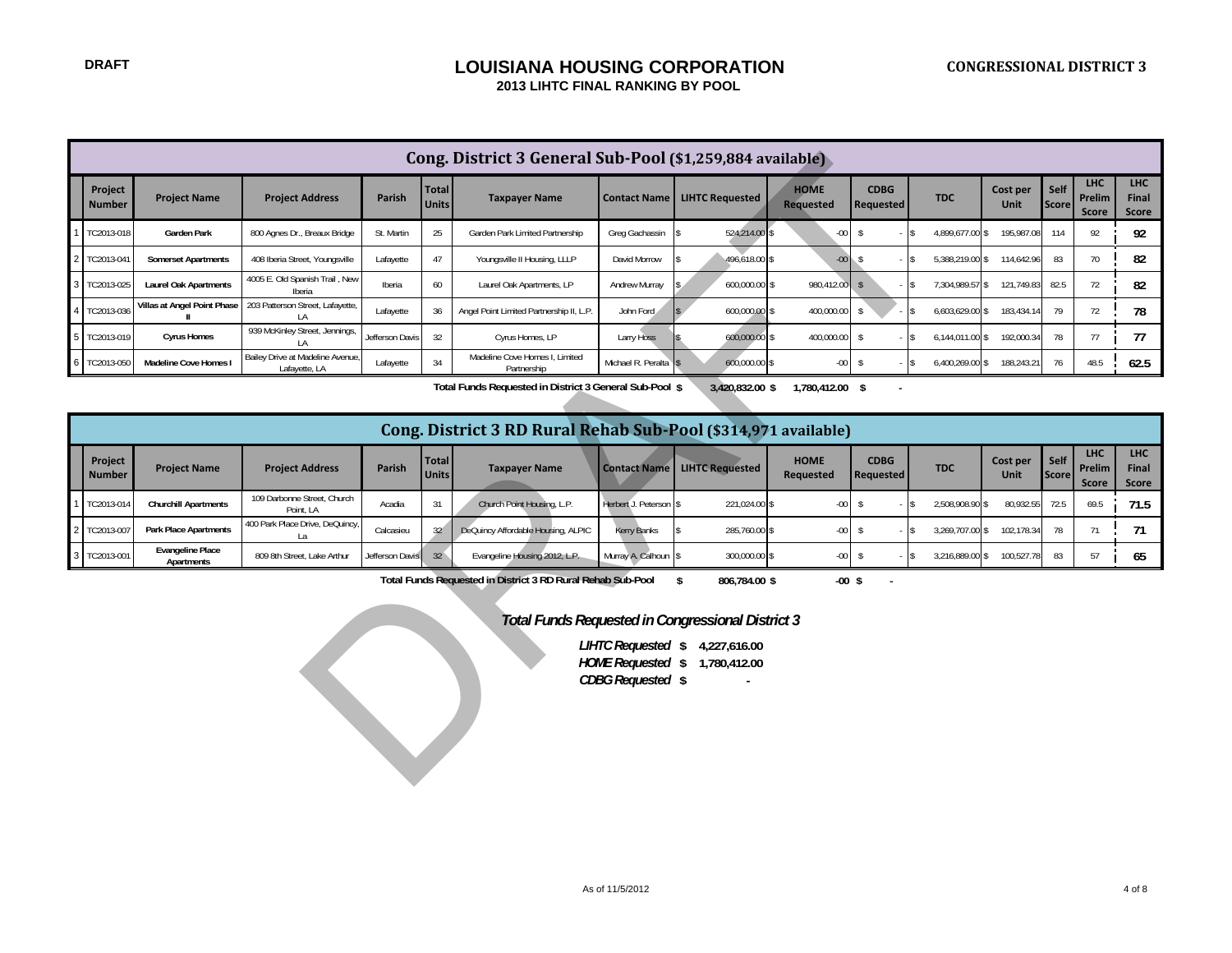## **LOUISIANA HOUSING CORPORATION 2013 LIHTC FINAL RANKING BY POOL**

|                |                                                                                                                                                                                                                                                                                                                                                                                                                                                                                                                                                                                                                                         |                                                      |                                       |           |                              | Cong. District 4 General Sub-Pool (\$1,259,884 available in LIHTC)      |                            |                        |                                 |                          |                 |                            |                      |                                      |                              |
|----------------|-----------------------------------------------------------------------------------------------------------------------------------------------------------------------------------------------------------------------------------------------------------------------------------------------------------------------------------------------------------------------------------------------------------------------------------------------------------------------------------------------------------------------------------------------------------------------------------------------------------------------------------------|------------------------------------------------------|---------------------------------------|-----------|------------------------------|-------------------------------------------------------------------------|----------------------------|------------------------|---------------------------------|--------------------------|-----------------|----------------------------|----------------------|--------------------------------------|------------------------------|
|                | Project<br><b>Number</b>                                                                                                                                                                                                                                                                                                                                                                                                                                                                                                                                                                                                                | <b>Project Name</b>                                  | <b>Project Address</b>                | Parish    | <b>Total</b><br><b>Units</b> | <b>Taxpayer Name</b>                                                    | <b>Contact Name</b>        | <b>LIHTC Requested</b> | <b>HOME</b><br><b>Requested</b> | <b>CDBG</b><br>Requested | <b>TDC</b>      | Cost per<br><b>Unit</b>    | Self<br><b>Score</b> | <b>LHC</b><br>Prelim<br><b>Score</b> | <b>LHC</b><br>Final<br>Score |
|                | TC2013-033                                                                                                                                                                                                                                                                                                                                                                                                                                                                                                                                                                                                                              | Arcadia Village Subdivision<br>Single Family Housing | 160 Madden Rd, Arcadia                | Bienville | 34                           | Arcadia Village Subdivision Limited<br>Partnership                      | Patrick M. Temple          | 600,000.00 \$          | 750,000.00                      | $\sqrt{2}$               | IS.             | 5,970,557.50 \$ 175,604.63 | 92                   | 66.5                                 | 85                           |
| $\overline{a}$ | TC2013-032                                                                                                                                                                                                                                                                                                                                                                                                                                                                                                                                                                                                                              | The Renaissance at<br>Allendale                      | 1411 Milam St                         | Caddo     | 40                           | The Renaissance at Allendale LP                                         | Richard Herringron, Jr     | 573,806.00 \$          | 684,083.00                      | $\sqrt[6]{2}$            | $\mathsf{S}$    | 6,519,994.36 \$ 162,999.86 | 81.5                 | 80.5                                 | 80.5                         |
| 3              | TC2013-030                                                                                                                                                                                                                                                                                                                                                                                                                                                                                                                                                                                                                              | <b>New Zion Apartments</b>                           | 4345 Illionois Avenue Shreveport      | Caddo     | 100                          | Summit New Zion Apartments, LP                                          | Patti Adams                | 600,000.00 \$          | $-00 -$                         | \$                       | 8,573,521.00 \$ | 85,735.21                  | 79                   | 66.5                                 | 72.5                         |
| $\overline{4}$ | TC2013-010                                                                                                                                                                                                                                                                                                                                                                                                                                                                                                                                                                                                                              | The Villages at Eagle Pointe<br>VII                  | 2334 Riverwood Drive, Bossier<br>City | Bossier   | 46                           | Eagle Pointe Development VII Limited<br>Partnership                     | William "Bill" McDonald \$ | 518,258.00 \$          | $-00$                           | $\mathsf{s}$             |                 | 5,950,000.00 \$ 129,347.83 | 76                   | 60                                   | 69                           |
|                |                                                                                                                                                                                                                                                                                                                                                                                                                                                                                                                                                                                                                                         |                                                      |                                       |           |                              | Total Funds Requested in District 4 General Sub-Pool \$                 |                            | 2,292,064.00 \$        | 1,434,083.00 \$                 |                          |                 |                            |                      |                                      |                              |
|                |                                                                                                                                                                                                                                                                                                                                                                                                                                                                                                                                                                                                                                         |                                                      |                                       |           |                              | Cong. District 4 RD Rural Rehab Sub-Pool (\$314,971 available in LIHTC) |                            |                        |                                 |                          |                 |                            |                      |                                      |                              |
|                | LHC<br><b>LHC</b><br><b>HOME</b><br>Project<br><b>CDBG</b><br>Cost per<br>Self<br><b>Total</b><br>Parish<br><b>Taxpayer Name</b><br><b>TDC</b><br>Prelim<br>Final<br><b>Project Name</b><br><b>Project Address</b><br><b>Contact Name</b><br><b>LIHTC Requested</b><br><b>Units</b><br><b>Number</b><br><b>Requested</b><br>Requested<br><b>Unit</b><br><b>Score</b><br><b>Score</b><br>Score<br>76<br>TC2013-015<br><b>Brentwood Apartments</b><br>1000 Williams Ave. Eunice, LA<br>31<br>Eunice Housing, L.P.<br>Herbert J. Peterson<br>217,904.00 \$<br>$-00$<br>\$<br>2,478,160.90 \$<br>79,940.67<br>77<br>75<br>St. Landry<br>1\$ |                                                      |                                       |           |                              |                                                                         |                            |                        |                                 |                          |                 |                            |                      |                                      |                              |
|                | <b>Rosepine Seniors</b><br>200 Senior Citizens Drive,                                                                                                                                                                                                                                                                                                                                                                                                                                                                                                                                                                                   |                                                      |                                       |           |                              |                                                                         |                            |                        |                                 |                          |                 |                            |                      |                                      |                              |
| $\overline{2}$ | 69.5<br>32<br>Rosepine Seniors Housing 2012, L.P.<br>298,535.00 \$<br>99,957.38<br>81.5<br>55.5<br>TC2013-002<br>Murray A. Calhoun<br>$-00$<br>$\sqrt[6]{2}$<br>3,198,636.00 \$<br>Vernon<br>Apartments<br>Rosepine                                                                                                                                                                                                                                                                                                                                                                                                                     |                                                      |                                       |           |                              |                                                                         |                            |                        |                                 |                          |                 |                            |                      |                                      |                              |
|                | Total Funds Requested in District 4 RD Rural Rehab Sub-Pool \$<br>516,439.00 \$<br>$-00$ \$<br><b>Total Funds Requested in Congressional District 4</b><br>LIHTC Requested \$ 2,808,503.00<br>HOME Requested \$ 1,434,083.00<br>CDBG Requested \$                                                                                                                                                                                                                                                                                                                                                                                       |                                                      |                                       |           |                              |                                                                         |                            |                        |                                 |                          |                 |                            |                      |                                      |                              |

|                          |                                       |                                          |          |                         | Cong. District 4 RD Rural Rehab Sub-Pool (\$314,971 available in LIHTC) |                     |                          |                          |                          |                 |                  |                               |                                        |                              |
|--------------------------|---------------------------------------|------------------------------------------|----------|-------------------------|-------------------------------------------------------------------------|---------------------|--------------------------|--------------------------|--------------------------|-----------------|------------------|-------------------------------|----------------------------------------|------------------------------|
| Project<br><b>Number</b> | <b>Project Name</b>                   | <b>Project Address</b>                   | Parish I | <b>Total</b><br>Unitsh. | <b>Taxpayer Name</b>                                                    | <b>Contact Name</b> | <b>LIHTC Requested I</b> | <b>HOME</b><br>Reauested | <b>CDBG</b><br>Requested | <b>TDC</b>      | Cost per<br>Unit | Self <b>I</b><br><b>Score</b> | <b>LHC</b><br>Prelim L<br><b>Score</b> | <b>LHC</b><br>Final<br>Score |
| TC2013-01F               | <b>Brentwood Apartments</b>           | 1000 Williams Ave. Eunice, LA St. Landry |          |                         | Eunice Housing, L.P.                                                    | Herbert J. Peterson | 217.904.00 \$            | $-00$                    |                          | 2.478.160.90 \$ | 79.940.67        |                               |                                        |                              |
| 2 TC2013-002             | <b>Rosepine Seniors</b><br>Apartments | 200 Senior Citizens Drive.<br>Rosepine   | Vernon   | 32                      | Rosepine Seniors Housing 2012, L.P.                                     | Murray A. Calhoun   | 298.535.00 \$            | $-00$                    |                          | 3.198.636.00 \$ | 99.957.38 81.5   |                               | 55.5                                   | 69.5                         |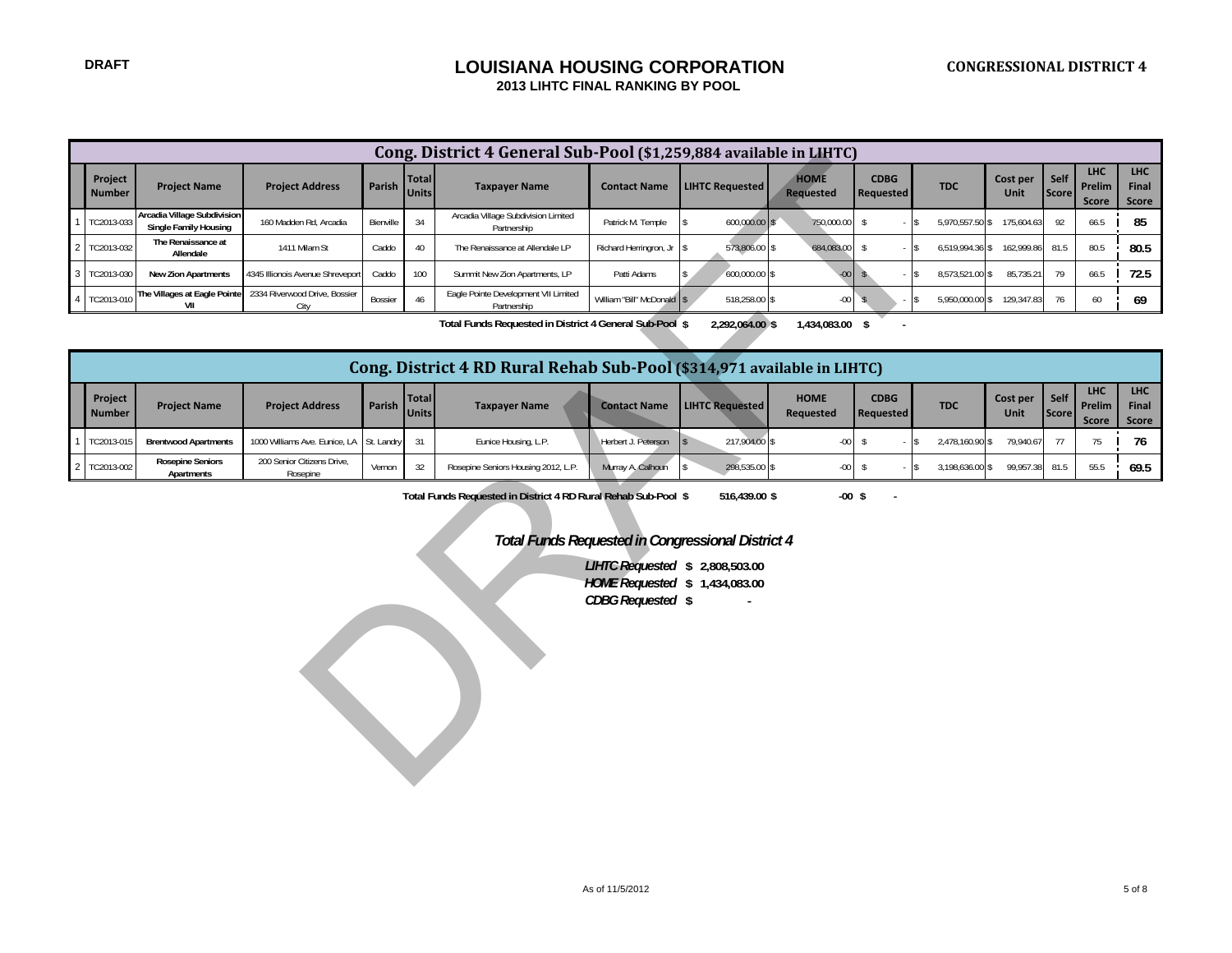#### **DRAFT LOUISIANA HOUSING CORPORATION 2013 LIHTC FINAL RANKING BY POOL**

|                |                                                                                                                                                                          |                                                         |                                                         |            |                       | Cong. District 5 General Sub-Pool (\$1,259,884 available in LIHTC) |                      |                        |                                 |                                 |                               |                  |                      |                                      |                              |
|----------------|--------------------------------------------------------------------------------------------------------------------------------------------------------------------------|---------------------------------------------------------|---------------------------------------------------------|------------|-----------------------|--------------------------------------------------------------------|----------------------|------------------------|---------------------------------|---------------------------------|-------------------------------|------------------|----------------------|--------------------------------------|------------------------------|
|                | Project<br><b>Number</b>                                                                                                                                                 | <b>Project Name</b>                                     | <b>Project Address</b>                                  | Parish     | Total<br><b>Units</b> | <b>Taxpayer Name</b>                                               | <b>Contact Name</b>  | <b>LIHTC Requested</b> | <b>HOME</b><br><b>Requested</b> | <b>CDBG</b><br><b>Requested</b> | <b>TDC</b>                    | Cost per<br>Unit | Self<br><b>Score</b> | <b>LHC</b><br>Prelim<br><b>Score</b> | <b>LHC</b><br>Final<br>Score |
|                | TC2013-016                                                                                                                                                               | South Point                                             | Daisy St near the intersection of<br>Collins St.        | Morehouse  | 27                    | South Point, ALPIC                                                 | James Freeman        | 567,000.00             | 350,000.00 \$                   |                                 | 5,235,650.00 \$<br>l\$        | 193,912.96       | 105                  | 97                                   | 97                           |
| $\overline{c}$ | TC2013-020                                                                                                                                                               | <b>Elm Street Village</b>                               | N. Elm at E. Craig Street,<br>Tallulah                  | Madison    | 34                    | Elm Street Village, Ltd.                                           | Jeremy Mears         | 600,000.00 \$          | 500,000.00 \$                   |                                 | 6,560,791.00 \$<br>l\$        | 192,964.44       | 94                   | 93                                   | 93                           |
| 3              | TC2013-017                                                                                                                                                               | <b>Sycamore Point</b>                                   | Burg Jones Ln, near the<br>intersection of Sycamore St. | Ouachita   | 27                    | Sycamore Point, ALPIC                                              | James Freeman        | 574,999.00 \$          |                                 | $00 \mid s$                     | 5,241,650.00 \$<br>l\$        | 194,135.19       | 95                   | 86                                   | 88                           |
| $\overline{4}$ | TC2013-024                                                                                                                                                               | Morehouse Gardens                                       | 601 Pleasant Drive, Bastrop                             | Morehouse  | 40                    | Morehouse Gardens, LP                                              | Helena R. Cunningham | 446,000.00 \$          | 697,035.00                      | $\mathsf{\$}$                   | 5,025,808.17 \$<br>l\$        | 125,645.20       | 88.5                 | 81.5                                 | 87.5                         |
| 5              | TC2013-035                                                                                                                                                               | Pecan Grove                                             | <b>Tank Street</b>                                      | Madison    | 30                    | Pecan Grove Partners I, LP                                         | Stan Livingston      | 600,000.00 \$          | $-00$ \$                        |                                 | 5,332,604.00 \$<br>l\$        | 177,753.47       | 89                   | 70.5                                 | 87.5                         |
| 6              | TC2013-03                                                                                                                                                                | Rowan Court Subdivision<br><b>Single Family Housing</b> | 2013 Burg Jones Ln, Monroe                              | Ouachita   | 28                    | Rowan Court Subdivision 2012 Limited<br>Partnership                | Robert Rowan         | 553,500.00 \$          | $-00$ \$                        |                                 | 4,839,700.00 \$<br>$\sqrt{3}$ | 172,846.43       | 84.5                 | 80                                   | 81.5                         |
| $\overline{7}$ | TC2013-042                                                                                                                                                               | <b>Chateau Wein Apartments</b>                          | 2243 George Drive, Opelousas                            | St. Landry | 32                    | Chateau Wein-Opelousas, LP                                         | John Haas Weinstein  | 324,072.00 \$          | 492,255.00 \$                   |                                 | 3,899,258.00 \$<br>$\sqrt{3}$ | 121,851.81       | 82                   | 81                                   | 81                           |
| 8              | TC2013-029                                                                                                                                                               | Riverchase Phase II                                     | 3500 3rd Street, Alexandria LA                          | Rapides    | 32                    | Third Street Partners, LP                                          | Louis Jurney         | 600,000.00 \$          | $-00$ \$                        | $-5$                            | 5,779,100.00 \$               | 180,596.88       | 80.5                 | 73.5                                 | 79.5                         |
| 9              | TC2013-013                                                                                                                                                               | <b>Levee View Estates</b>                               | U.S. Highway 65, Lake<br>Providence                     | ECarroll   | 30                    | Levee View Estates, L.P.                                           | Dale Lancaster       | 600,000.00 \$          | $-00$ \$                        |                                 | 5,544,245.00 \$<br>$\sqrt{3}$ | 184,808.1        | 85                   | 72                                   | 78                           |
| 10             | TC2013-031                                                                                                                                                               | <b>Garan Apartments</b>                                 | 1050 Tunica Drive West,<br>Marksville, LA               | Avoyelles  | 36                    | Garan Building, LP                                                 | Ryan M. Juneau       | 538,626.33 \$          | $-00$ \$                        |                                 | 5,335,152.24 \$<br>$\sqrt{3}$ | 148,198.67       | 90.5                 | 69.5                                 | 71.5                         |
| 11             | TC2013-008                                                                                                                                                               | <b>Timbers of Winnfield</b>                             | Shady Lane and Maple -<br>Winnfield, La                 | Winn       | 32                    | Winnfield Affordable Housing, ALPIC                                | <b>Bobby Collins</b> | 600,000.00 \$          | 305,000.00 \$                   | $-$ \$                          | 5,530,577.00 \$               | 172,830.53       | 84.5                 | 71.5                                 | 71.5                         |
| 12             | TC2013-039                                                                                                                                                               | <b>Hope Crossing</b>                                    | Cora Miller Street, Port Barre                          | St. Landry | 25                    | Hope Crossing, LP                                                  | Patricia Dobbins     |                        |                                 | \$                              |                               | 196,380.20       | 69                   | 66                                   | 68                           |
|                | 878,891.00 \$<br>4,909,505.00 \$<br>435,846.00 \$<br>$-00 -$<br>Total Funds Requested in District 5 General Sub-Pool \$<br>6,440,043.33 \$ 2,344,290.00 \$<br>878,891.00 |                                                         |                                                         |            |                       |                                                                    |                      |                        |                                 |                                 |                               |                  |                      |                                      |                              |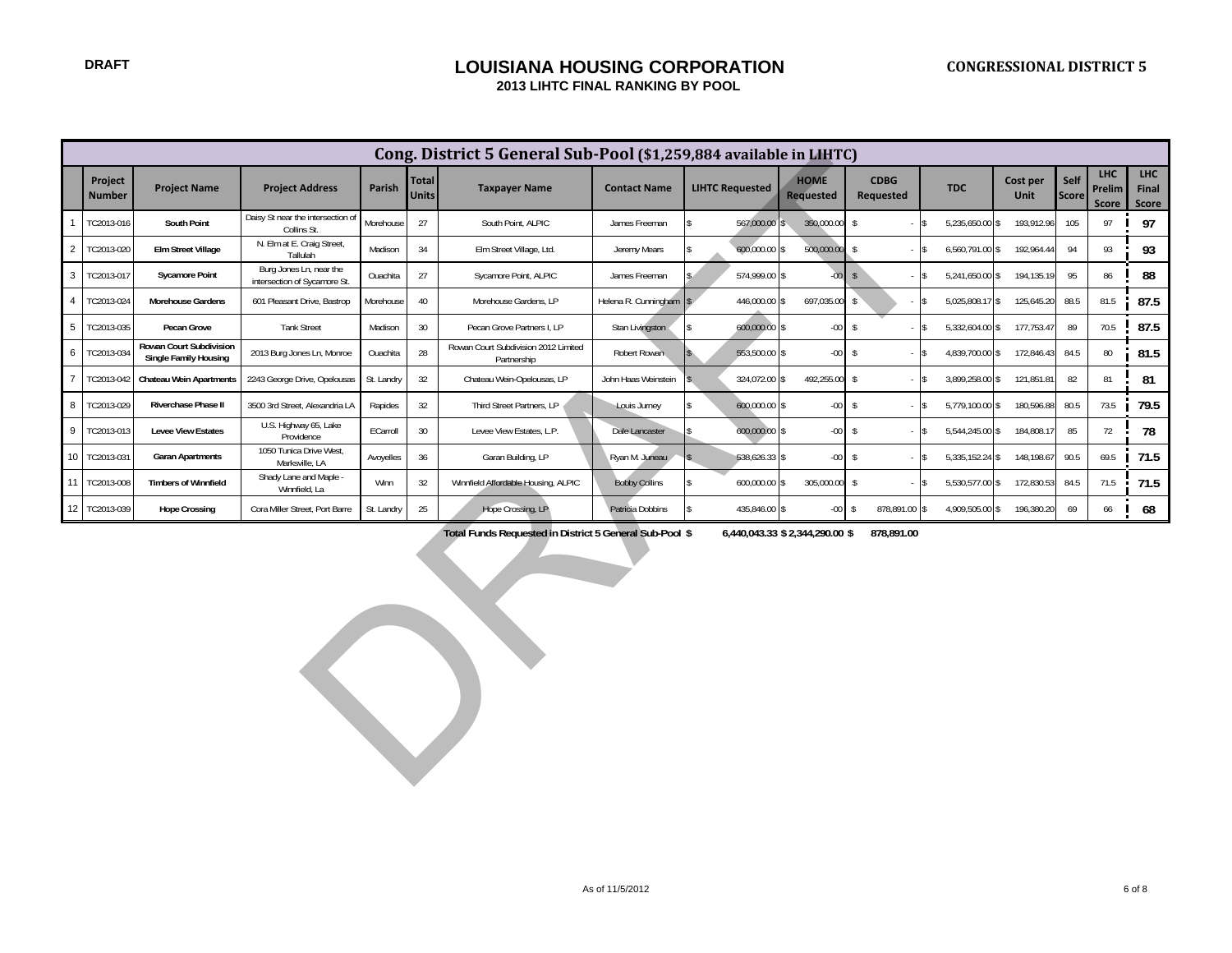|                                                                                             | Cong. District 5 RD Rural Rehab Sub-Pool (\$314,971 available in LIHTC)        |                                  |                                          |             |                              |                                     |                     |                                     |                          |                          |                           |                  |               |                               |                              |
|---------------------------------------------------------------------------------------------|--------------------------------------------------------------------------------|----------------------------------|------------------------------------------|-------------|------------------------------|-------------------------------------|---------------------|-------------------------------------|--------------------------|--------------------------|---------------------------|------------------|---------------|-------------------------------|------------------------------|
|                                                                                             | Project<br><b>Number</b>                                                       | <b>Project Name</b>              | <b>Project Address</b>                   | Parish      | <b>Total</b><br><b>Units</b> | <b>Taxpayer Name</b>                | <b>Contact Name</b> | <b>LIHTC Requested</b>              | <b>HOME</b><br>Requested | <b>CDBG</b><br>Requested | <b>TDC</b>                | Cost per<br>Unit | Self<br>Score | <b>LHC</b><br>Prelim<br>Score | <b>LHC</b><br>Final<br>Score |
| $\overline{1}$                                                                              | TC2013-041                                                                     | <b>Marion Manor Apartments</b>   | 103 Stewart Street, Marion, LA           | Union       | $32\,$                       | Marion Manor Limited Partnership    | John Huff           | 260,548.00 \$<br>$\hat{\mathbf{x}}$ | $-00$                    | $$\mathbb{S}$$           | 3,088,011.00 \$<br>$-$ \$ | 96,500.34        | 92            | 91                            | 91                           |
|                                                                                             | 2 TC2013-048                                                                   | <b>Tunica Estates Apartments</b> | 920 Tunica Drive West,<br>Marksville, LA | Avoyelles   | 17                           | <b>TEA Limited Partnership</b>      | John Huff           | 147,205.00 \$                       | $-00$ \$                 |                          | 1,718,720.00 \$<br>$-$ \$ | 101,101.18       | 88            | 79                            | 87                           |
| 3 <sup>1</sup>                                                                              | TC2013-003                                                                     | <b>Cottonwood I Apartments</b>   | 1008 Cottonwood Loop,<br>Cottonport      | Avoyelles   | 24                           | Cottonwood I Housing 2012, L.P.     | Murray A. Calhoun   | 237,735.00 \$                       | $-00$                    | $\sqrt{2}$               | 2,523,060.00 \$<br>$-$ \$ | 105,127.50       | 84            | 64                            | 72                           |
|                                                                                             | 4 TC2013-009                                                                   | Oak Grove Villas                 | 1250 Settoon Street, Oak Grove,<br>La    | WestCarroll | 32                           | Oak Grove Affordable Housing, ALPIC | Kerry Banks         | 189,347.00 \$                       | $-00$                    | $\sqrt[6]{3}$            | 3,383,397.00 \$<br>$-$ \$ | 105,731.16       | 77.5          | 70.5                          | 70.5                         |
| Total Funds Requested in District 5 RD Rural Rehab Sub-Pool \$<br>834,835.00 \$<br>$-00$ \$ |                                                                                |                                  |                                          |             |                              |                                     |                     |                                     |                          |                          |                           |                  |               |                               |                              |
|                                                                                             |                                                                                |                                  |                                          |             |                              |                                     |                     |                                     |                          |                          |                           |                  |               |                               |                              |
|                                                                                             | <b>Total Funds Requested in Congressional District 5</b>                       |                                  |                                          |             |                              |                                     |                     |                                     |                          |                          |                           |                  |               |                               |                              |
|                                                                                             | <b>LIHTC Requested \$</b><br>7,274,878.33<br>HOME Requested \$<br>2,344,290.00 |                                  |                                          |             |                              |                                     |                     |                                     |                          |                          |                           |                  |               |                               |                              |
|                                                                                             | <b>CDBG</b> Requested \$<br>878,891.00                                         |                                  |                                          |             |                              |                                     |                     |                                     |                          |                          |                           |                  |               |                               |                              |
|                                                                                             |                                                                                |                                  |                                          |             |                              |                                     |                     |                                     |                          |                          |                           |                  |               |                               |                              |
|                                                                                             |                                                                                |                                  |                                          |             |                              |                                     |                     |                                     |                          |                          |                           |                  |               |                               |                              |
|                                                                                             |                                                                                |                                  |                                          |             |                              |                                     |                     |                                     |                          |                          |                           |                  |               |                               |                              |
|                                                                                             |                                                                                |                                  |                                          |             |                              |                                     |                     |                                     |                          |                          |                           |                  |               |                               |                              |
|                                                                                             |                                                                                |                                  |                                          |             |                              |                                     |                     |                                     |                          |                          |                           |                  |               |                               |                              |
|                                                                                             |                                                                                |                                  |                                          |             |                              |                                     |                     |                                     |                          |                          |                           |                  |               |                               |                              |
|                                                                                             |                                                                                |                                  |                                          |             |                              |                                     |                     |                                     |                          |                          |                           |                  |               |                               |                              |
|                                                                                             |                                                                                |                                  |                                          |             |                              |                                     |                     |                                     |                          |                          |                           |                  |               |                               |                              |
|                                                                                             |                                                                                |                                  |                                          |             |                              |                                     |                     |                                     |                          |                          |                           |                  |               |                               |                              |
|                                                                                             |                                                                                |                                  |                                          |             |                              |                                     |                     |                                     |                          |                          |                           |                  |               |                               |                              |
|                                                                                             |                                                                                |                                  |                                          |             |                              |                                     |                     |                                     |                          |                          |                           |                  |               |                               |                              |
|                                                                                             |                                                                                |                                  |                                          |             |                              |                                     |                     |                                     |                          |                          |                           |                  |               |                               |                              |
|                                                                                             |                                                                                |                                  |                                          |             |                              |                                     |                     |                                     |                          |                          |                           |                  |               |                               |                              |
|                                                                                             |                                                                                |                                  |                                          |             |                              |                                     |                     |                                     |                          |                          |                           |                  |               |                               |                              |